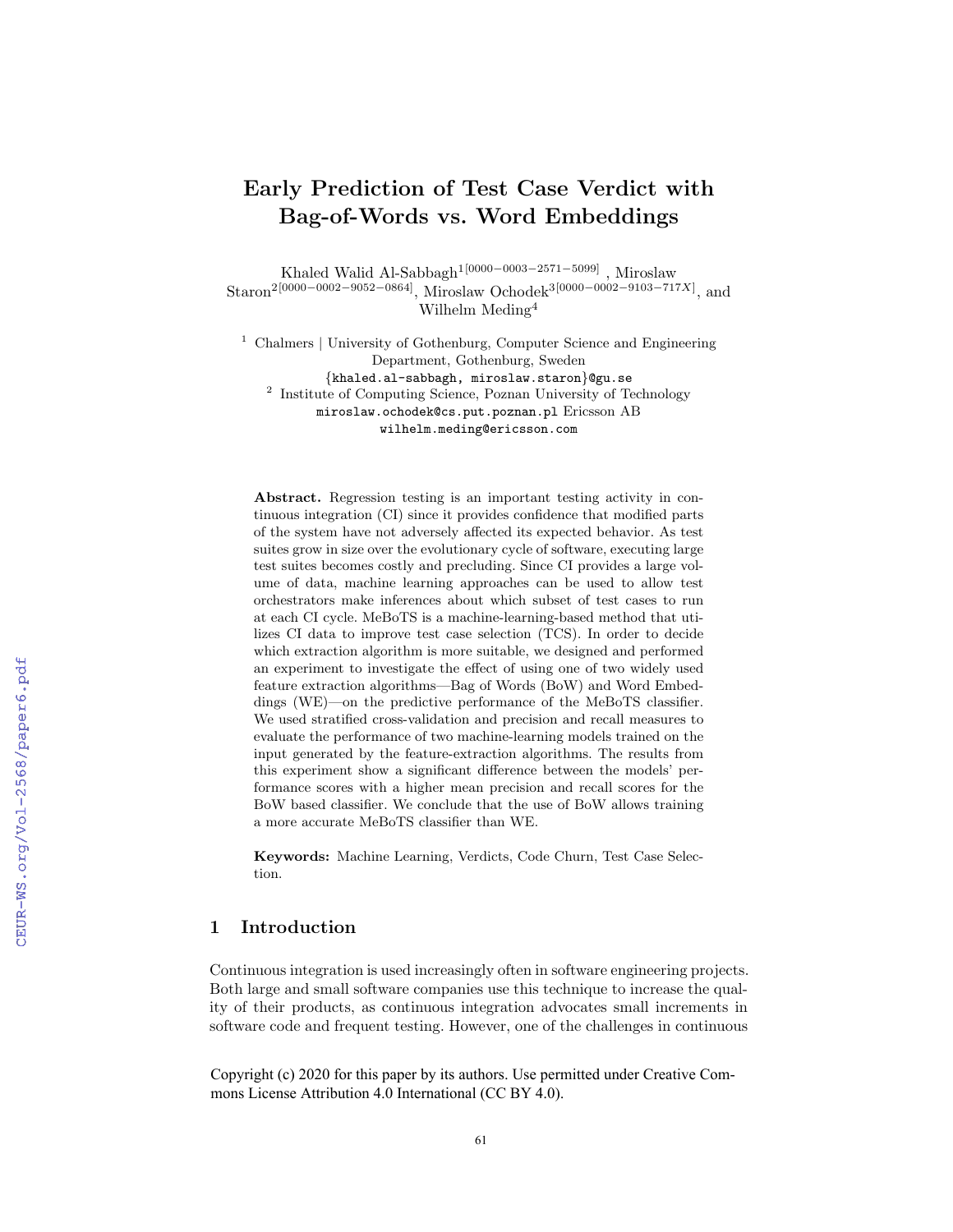integration is the need for resources for testing, which needs to be done on <sup>3</sup> every single code commit. In our work, we addressed this problem by defining a method for predicting whether a given source code commit should be tested by a specific test case. Based on the observation that faults may occur in similar patterns of source code, our method abstracts these patterns by tokenizing lines of code and weighing them using their associated frequency. This means that the numbers of syntax tokens in source code are regarded as predictors to test case failures. Using these feature vectors (source code tokens) as predictors to test failures provides a basis for test orchestrators to prioritize and select test cases.

The prediction algorithms used in our method (MeBoTS, [2]) combines feature extraction from the source code and analysis of test verdicts. It is a modular method where we can select different algorithms for feature extraction and prediction. However, the selections have effect on the performance of the predictions (precision, recall and F1-score). Therefore, in this paper, we study the effects of two different techniques for feature extraction - Bag-of-words (BoW) and Word Embeddings (WE). The first technique is based on statistical analysis of the frequency of using software code statements. The second technique is a semantic program code analysis based on neural networks. Both techniques can be interchanged, but they have different complexity and work differently.

Henceforth, in this paper, we pose the following research question:

RQ: Is there a statistically significant difference between the performance of the test predictor based on the usage of BoW vs. WE?

In order to address this question, we design an experiment, where we use 15 different sets of code commits as experiment factors. We use the statistical performance measures of recall and precision as the dependent variables. The results of the experiment show that the prediction from the WE-based classifier have a statistically significant lower precision and recall scores than that produced by a BoW-based classifier. This means that the simpler method for making predictions is better in this context.

The paper is organized as follows: in Section 2 we introduce related work on code feature extraction techniques in text classifications; in Section 3 we introduce background information; in Section 4 we describe all the steps in the design of our experiment; in Section 5 we provide the results of our experiment; in Section 6 we introduce some threats to validity and limitations; in Section 7 we describe our recommendations for future implementation of MeBoTS; finally, in Section 8 we make our conclusions.

# 2 Related Work

Since the ultimate goal of this research is to improve TCS, we start by presenting an overview of some proposed TCS approaches and explore their drawbacks.

<sup>3</sup> Copyright 2020 for this paper by its authors. Use permitted under Creative Commons License Attribution 4.0 International (CC BY 4.0).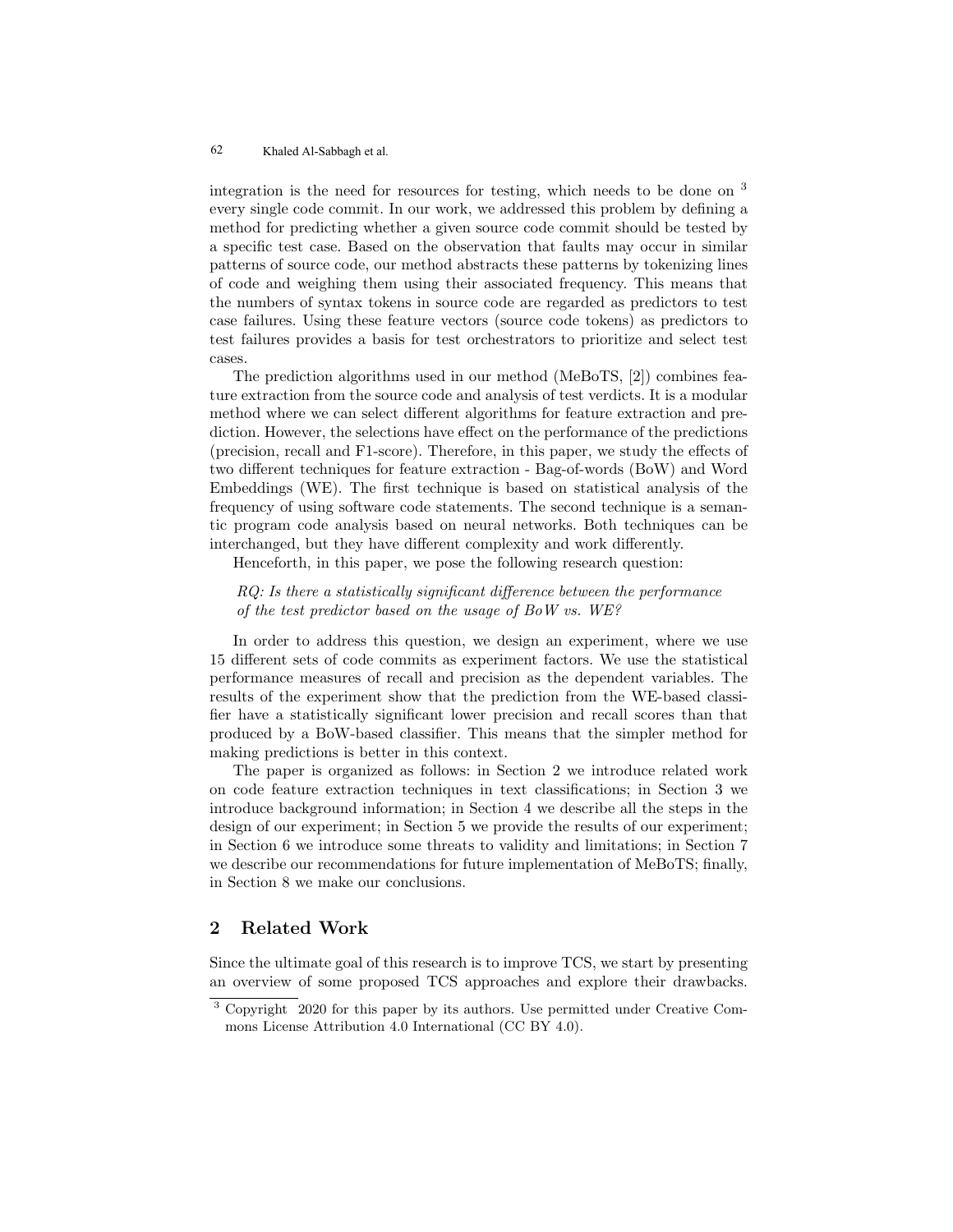Then we review the literature on studies that have examined the effectiveness of BoW and WE in text classification.

#### 2.1 Test Case Selection Approaches

Rothermel and Harrold [11] presented an algorithm that employs control dependence graphs of two program revisions, and used these graphs to select test cases that may exhibit changed behavior on a modified revision of the program. The algorithm uses two control dependency graphs to compare changes made between two revisions where each node in the graph contains an actual program statement. Then it uses a list of test execution history that identifies regions in the original program that are reached by each test. If any two children nodes are different, then the algorithm computes and returns a subset of test cases that may have traversed the change in the modified version. A limitation in this approach is that it only selects tests that execute the modified statements but not the actual uses of variables, which leads to the inclusion of unnecessary tests for regression testing.

A TCS technique proposed by Volkolos and Frankl [13] uses textual difference between two versions of system source code and analyzes code modifications. The method uses a C program to remove stylistic differences such as comments and blank lines from the diffed output. Then, it analyzes modifications by checking which statement was modified and select all test cases that traversed through the modified statement. A limitation in this tool is that it considers code changes between versions without any semantic analysis, i.e. changes that do not affect the behavior of the system under test will trigger tests that traverse the modified statements to be selected.

Dynamic slicing based approaches for TCS use slice executions to determine which subset of test cases should be exercised. Agrawal et al [1] proposed an array of techniques that use execution slice (i.e., statements in the program that were executed by a test case) to decide on selective regression tests. The general idea can be summarized as follow: given a set of test cases t that were exercised against some execution slices in the original program execution, statements that were not reached in the control of set t will not affect the program's output for the same set t in future revisions. Based on this, they proposed a technique that required finding execution slices of the program under test given all test cases in a test suite. Then selecting test cases whose execution slices contain modified statements in the new revision.

#### 2.2 Word Embeddings and BoW in Text Classification

In a study conducted by Chao et al. [3], the authors examined the difference between WE and traditional BoW in clinical text classification using an SVM model. The findings suggest that WE vectors outperformed BoW when using 1-gram features, whereas no similar conclusion could be drawn from the same model when using 2-grams features with BoW.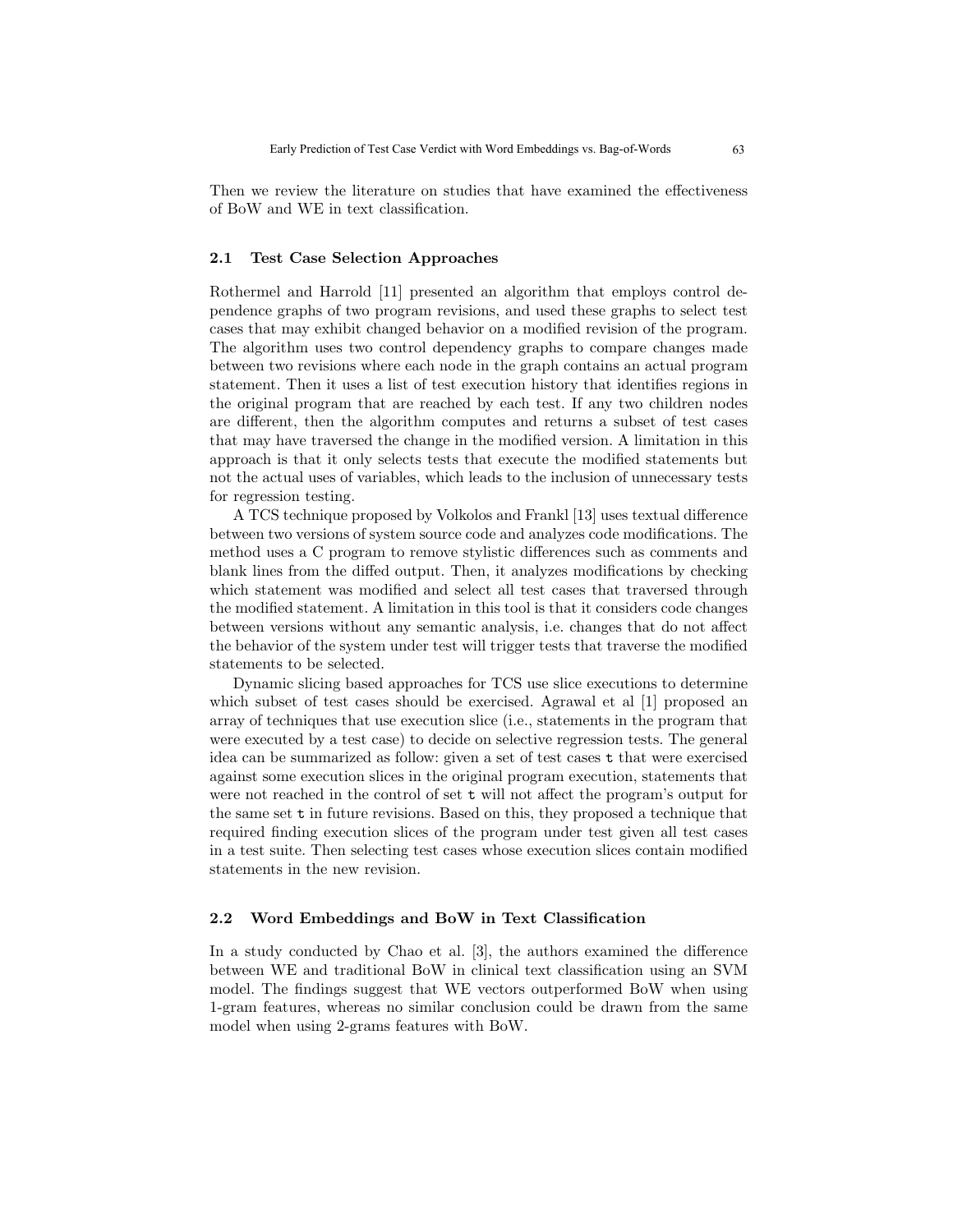Similarly, Enriquez et al. [5] conducted an experiment to compare the effect of WE in document classification as compared with a BoW based approach. The experiment's data-set was a collection of texts from Amazon, covering 11 different domains. The classification results showed that the use of WE is not sufficient on its own to gain a performance improvement, but rather suggested an integrative approach of both WE and BoW. The evaluation of the performance was based on the accuracy of three versions of classifiers: a version based on BoW, a version based on WE, and a version based on both approaches. The results showed that the combined approach outperformed the classic BoW and WE in 9 out of 11 experimented domains.

# 3 Background

#### 3.1 Method Using Bag of Words for Test Case Selection (MeBoTS)

MeBoTS is a machine learning based model that aims at predicting test case verdict using historical test execution results and code churns. The term code churns is used here to refer to source code changes made between two checkins. The method is comprised of 3 steps, as shown in Fig 1. This section briefly describes these steps.

Code Churns Extractor (Step 1) The method uses a code churn extractor program that collects and compiles churns of source code from one or more repositories. The program expects one input parameter: a time ordered list of historical test case execution results queried from a database, where each element in the list is a metadata state representation of a previously run test case. Each state contains a hash reference that points to a specific location in Git's history for the tested check in. The program performs a file comparison utility (diff) across pairs of consecutive commit hashes in the list using the GitPython library [12]. The output is then arranged in a table-like format and written in a csv file, named as 'Lines of Code'.

Textual Analysis and Features Extraction (Step 2) The second step in the method is to extract features from the collected code churns (output of step 1) and transform the source code into a numerical form. For thWe used an open source tool (ccflex) that utilizes BoW for modelling textual data. The input to ccflex is the output of the churn extractor in step 1. ccflex uses each line from the code churn and:

- creates a vocabulary for all lines (using the bag of words technique, with a specific cut-off parameter)
- creates a token for the words that are seldom used(i.e. fall outside of the frequency defined by the cut-off parameter of the bag of words)
- finds a set of predefined keywords in each line
- checks each word in the line to decide if it should be tokenized or if it is a predefined feature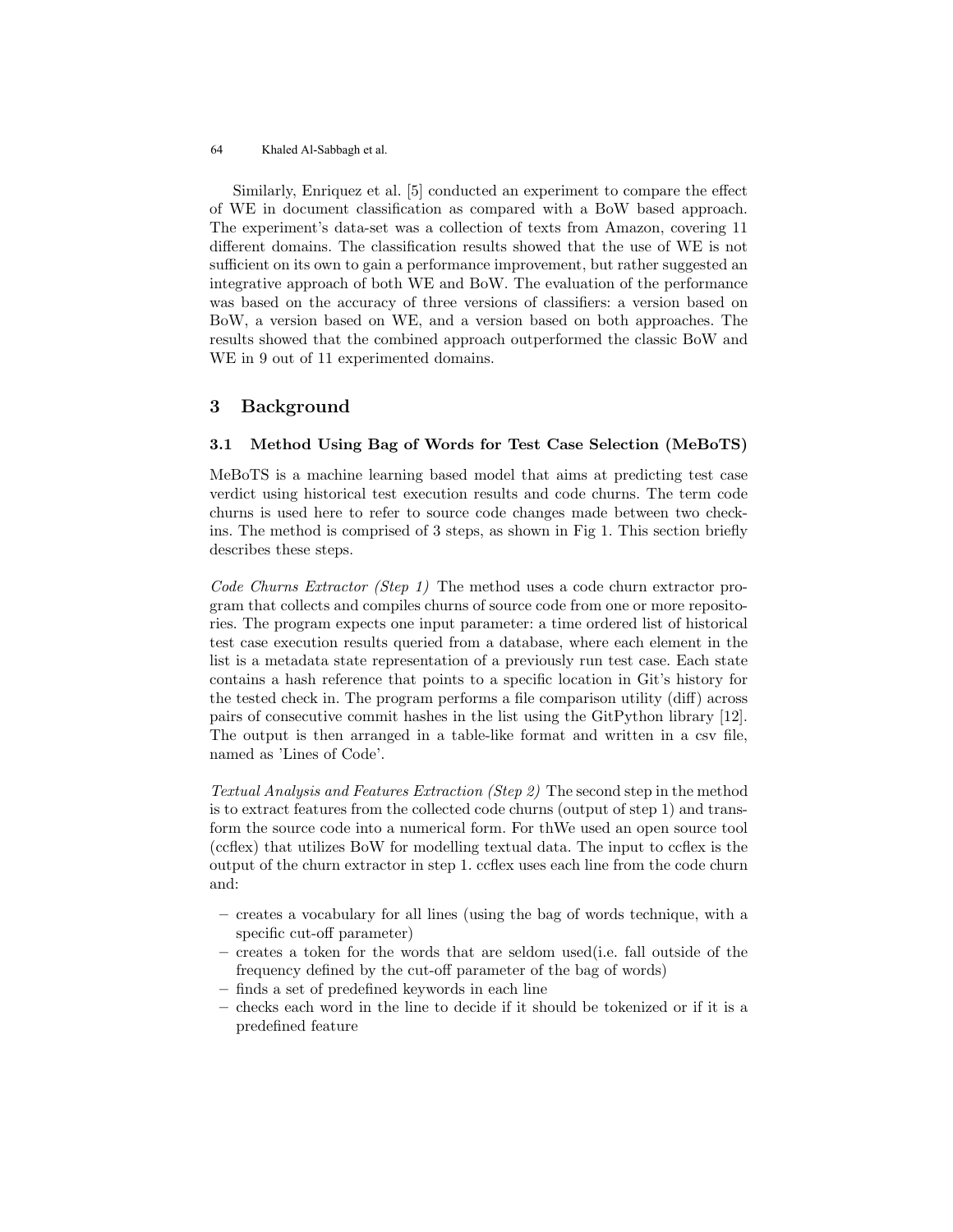This way of extracting information about the source code is new in our approach, compared to the most common approaches of analyzing code churns. In contrast with other approaches, MeBoTS recognizes what is written in the code, without understanding the syntax or semantics of the code. This means that we can analyze each line of code separately, without the need to compile the code and without the need to parse it.

Training and Applying the Classifier Algorithm (Step 3) We exploit the set of extracted features provided by the textual analyzer in step 2 as the independent variables and the verdict of the executed test cases as the dependant variable, which is a binary representation of the execution result (passed or failed). The MeBoTS method uses a second Python program that utilizes and trains an ML model to classify test case verdicts. The program reads the BoW vector space file in a sequence of chunks, merging the extracted feature vectors and the verdicts vector into a single data frame that gets split into a training and testing set before it is fed into the models for training.



Fig. 1. The MeBoTS Procedure

#### 3.2 Word Embeddings

Word embeddings is one of the approaches used to represent words in a machinefriendly way. It has been proposed as an alternative to the bag-of-words model and quickly become the state-of-the-art method used while training neural networks. In word embeddings, each word is represented as a dense, low-dimensional floating-point vector. Such vectors are learned from data. Another important benefit of using word embeddings is that the geometric relationships between word vectors should reflect the semantic relationships between these words. Using the word embeddings algorithm for source code classification could be beneficial for two main reasons. Firstly, it allows us to represent each of the tokens in a line of code and feed them to a neural network capable of processing sequences (e.g., a convolutional neural network). Secondly, it captures similarities between the roles of tokens in the code without the need for parsing the code.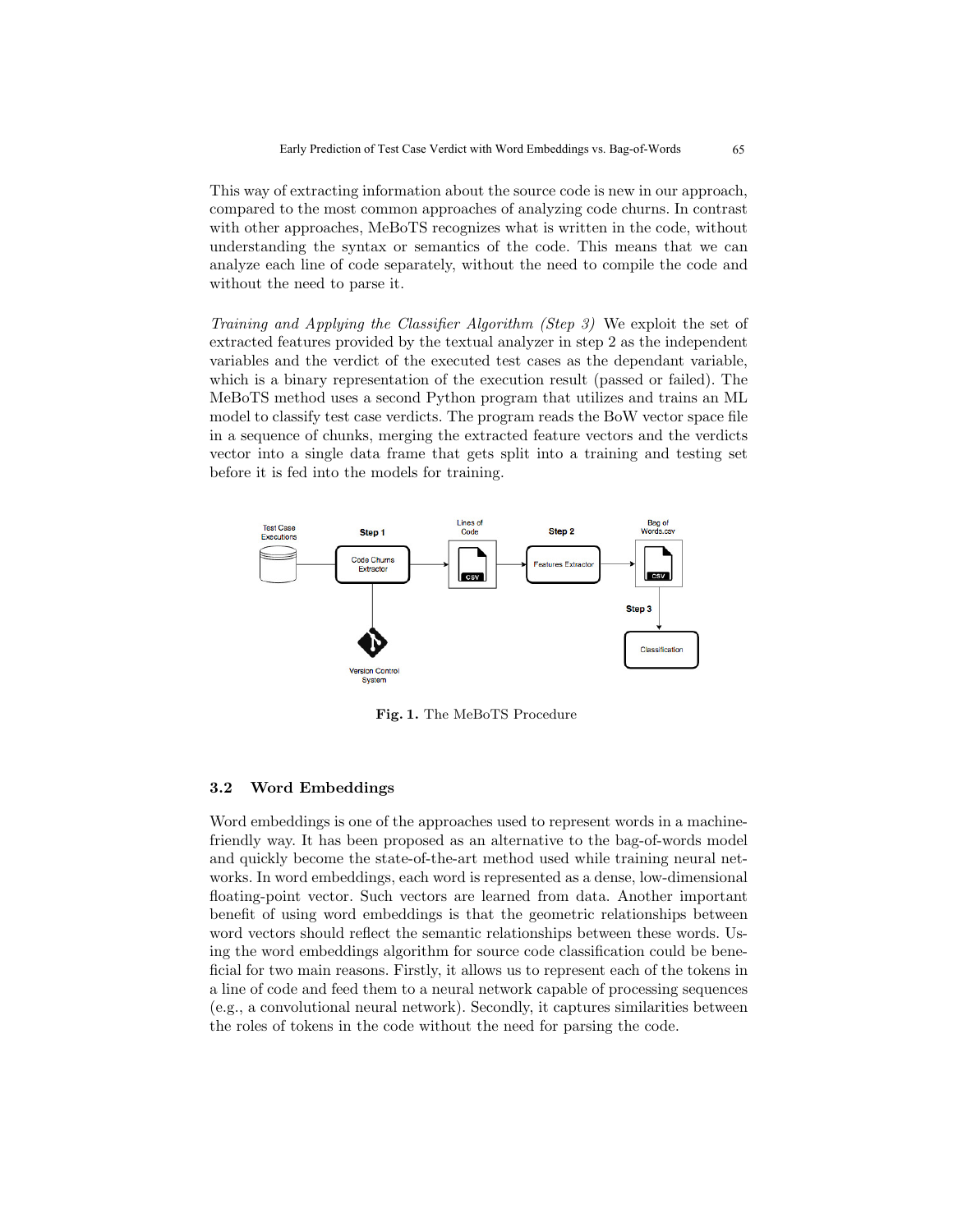# 4 Design of Experiment

### 4.1 Context of the experiment: Collaborating company

The study has been conducted at an organization, belonging to a large infrastructure provider company. The organization develops a mature software-intensive telecommunication network product. The organization consists of several hundred software developers, organized in several agile teams. The organization is mature with regard to measuring. For instance every agile team, as well as leading functions/roles, uses one or more monitors to display status and progress in various development and devops areas. A well-established and efficient measurement infrastructure, automatically collects and processes data, and then distributes the information needed by the organization.

#### 4.2 Code Churns and Test Executions Data Collection

Our data-set comprised of historical test execution results and code churns for software that has lived and evolved for over a decade at the collaborating company. The analyzed software was written in the C language and contained a few million lines of code and a test pool size of over 10k test cases. In this experiment, our sample data-set comprised of 150k LOC belonging to 12 test cases, with 46% of the lines belonging to the 'passed' class and 54% to the 'failed' one.

### 4.3 Experiment Subjects

The subjects of our study are samples of the original data-set. The stratified cross-validation technique was used to partition the data-set into 15 different subsets  $(k=15)$ , such that the representation of the binary strata have approximately an equal representation across the 15 samples. Each subset consisted of 9200k LOC for validation and approximately 140k LOC for training. The representation of the binary classes in each fold followed the same distribution of classes in the original base set with 46% of lines belonging to the 'failed' class and 54% to the 'passed' class.

#### 4.4 Features Extraction with BoW

In this study, we used an open source measurement tool [8] for transforming the experimental subjects into feature vectors using BoW. The tool starts by tokenizing each line in a file using white and special characters: ()[ $\frac{1}{0}$ #\$%&\*- $=$ ::' "~, < > |/?. Then it counts the frequency of occurrence of the tokens found in each line. Depending on whether the frequency count of a token exceeds a lower threshold value, the token gets either selected as a feature or discarded. In our experiment, we kept the frequency threshold value to its default - 25% and set the BoW n-gram to 2 to generate features of two adjacent tokens that are originally separated by white spaces. The resulting space of feature vectors for each subset comprised of a total of 2248 features.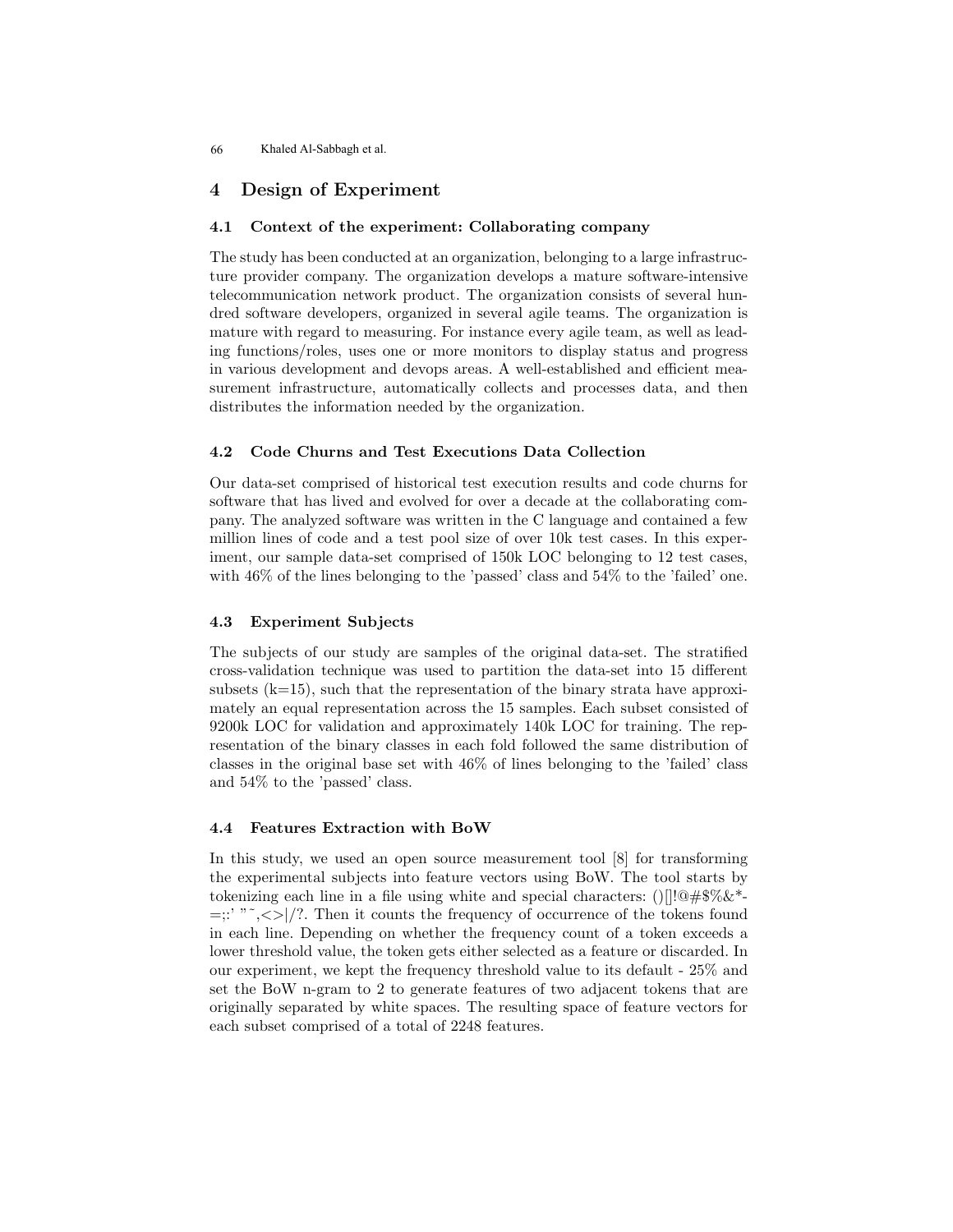#### 4.5 Features Extraction with WE

In our study, we used the Continuous Bag-Of-Words (CBOW) variant of the Word2Vec word embedding algorithm proposed by Mikolov et al. [7]. We used the implementation available in the Gensim library [10]. IN CBOW, the word embeddings are obtained as a side-effect of training a single-layered neural network to predict a given word based on other words in its neighborhood, called window. In our study, we use the window size equal to 5 and generate embedding vectors of 70 numbers. We trained 15 Word2Vec models on the 15 generated subsets and used these models to preprocess lines of code in both the validation and training sets, for each subset respectively. The resulting vectors for each subset were saved locally so they can be fed as inputs to a neural network classifier. After training the Word2Vec models, tokens that share similar semantic orientation are closely placed in the vector space. Fig 2 illustrates an example of how the tokens in the original data-set (before partitioning) are placed. <sup>4</sup>. The figure was generated using the t-distributed stochastic neighbor embedding (t-SNE) visualization algorithm in Python. The representation of vectors are plotted in two dimension for a set of positive and negative words. As the words are spread across the entire diagram, we can expect that it is possible to find vectors that are unique and therefore are good predictors. The processing pipeline used in this study is presented in Figure 3. In the first step, a line of code is tokenized. Then, each token is replaced by its identifier in the vocabulary. In the following step, we pad each sequence with zeros so all of them contain 55 numbers. The generated sequences can be provided to a neural network as an input. In its first layer, the nn replaces token identifiers with their embedding vectors stored in the so-called embedding matrix. Therefore, an input sequence of 55 numbers is transformed into a 70x55 matrix.

#### 4.6 Evaluation with Random Forest and Neural Network

All the vectors representing the 15 subsets of code churns were categorized into two groups, one group containing the BoW vector files and another for the Word2Vec generated outputs. To evaluate the effect of WE, we ran 15 trials of training a random forest model on the BoW vector representations in the BoW group and another 15 trials for training a CNN model on the files in the WE group. Our choice of training a random forest model on the BoW vectors is based on the fact that RF is known for performing well with high dimensional data, such as those generated by BoW transformations [6]. We used the implementation of Random Forest available in the scikit-learn library [9] and the implementation of CNN in the Keras library [4] to implement the CNN model. Since the WE model results in multidimensional array, we could not use the combination of WE and random forest classifier. Our experiments with the CNN architecture

<sup>4</sup> Each point in the figure represents a word used in the source code. As the figure represents the actual code, and due to a non-disclosure agreement with our industrial partner, words that are not language specific such as variable and class names are not visualized in the figure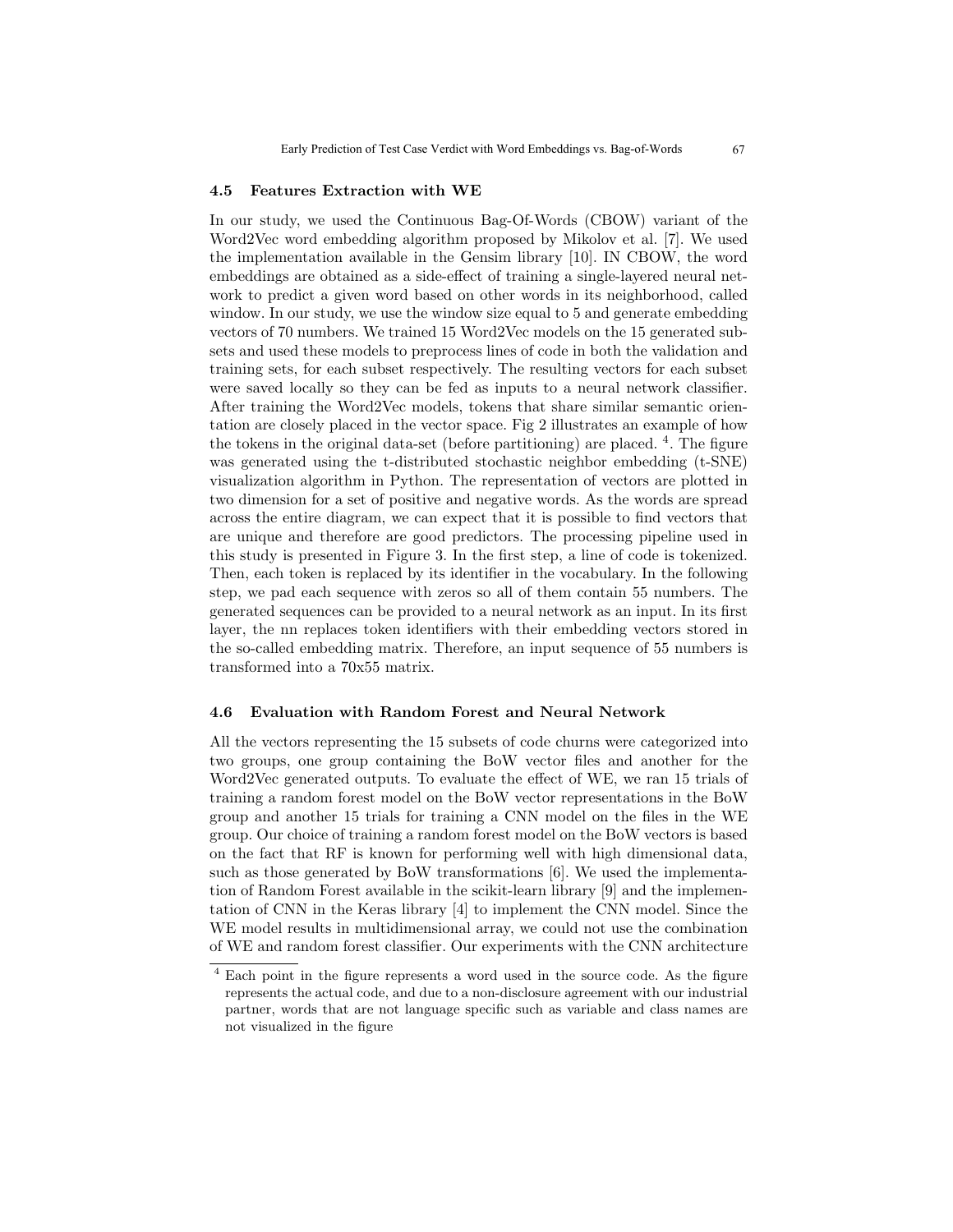

Fig. 2. Semantic orientation of similar tokens in the analyzed software

and the BoW feature extraction, on the other hand, provided results that were too poor to consider in the paper (BoW does not provide the feature set that is rich enough for CNN). Therefore, we selected two pairs which are best suited for each other, rather than forcing the algorithms to work with the feature extraction technique that is not suitable for them. For each training trial, we recorded two performance metrics: precision and recall. The architecture of the CNN is presented in Figure 4. It accepts input as a sequence of vectors, each containing 55 numbers representing identifiers of tokens in the Word2Vec vocabulary. In the first layer, these vectors are transformed into matrices (70x55) using word embeddings (see Figure 3 for details). We use two convolutional layers consisting of 20 and 16 filters, respectively. The output of each is subjected to maximum pooling (pooling size  $= 3$ ) to reduce the dimensionality of the features maps. The output of the last maximum pooling layer is flattened to a vector of 96 numbers and processed in the dense layer to produce a 1x1 output with the use of the sigmoid activation function. The precision and recall scores of the two models across the 15 folds as shown in Table 2.

### 5 Results

To decide whether to use a parametric or non-parametric statistical test, we checked if the data sample was normally distributed. We plotted frequency histograms for the precision and recall scores of both models (RF and CNN) for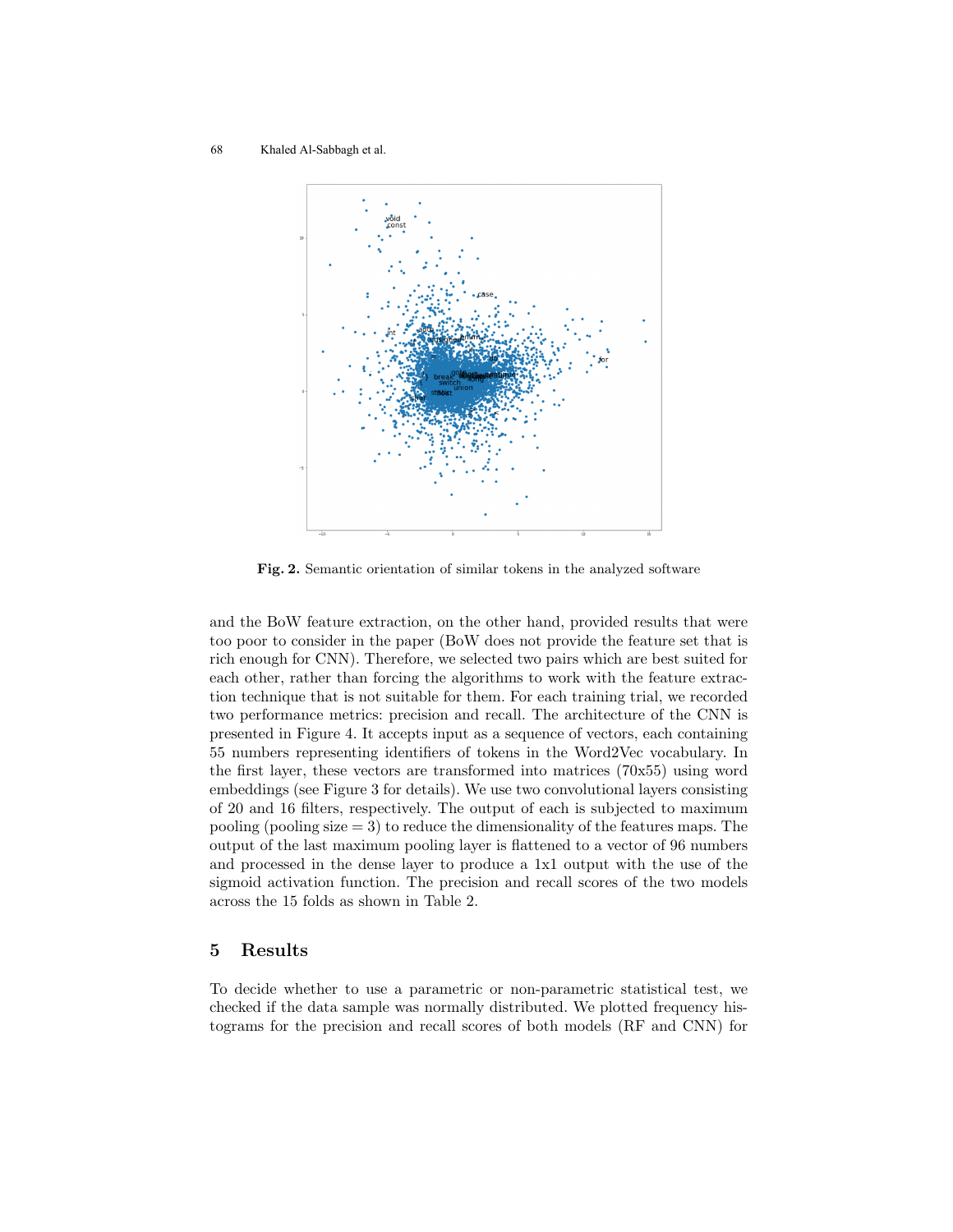69



Fig. 3. Preprocessing the lines of code to be used as input for the neural network.

the 15 folds and examined the distribution of the points. We decided to run a Shapiro-Wilk test to check if the distribution of points follow a Gaussian curve. The test results were statistically significant for the RF models when using BoW (Precision with BoW: Test statistic  $= 0.484$ , *p*-value  $= 0.000$ , Recall with BoW: Test statistic = 0.538, p-value = 0.000), which means that the assumption of normality in both samples can be rejected. Conversely, the results of precision and recall with WE suggest that the distribution of both samples were normal (Test statistic = 0.929,  $p$ -value = 0.262, Recall with WE: Test statistic = 0.893,  $p$ -value = 0.075). Since the statistical results of the Shapiro-Wilk test suggest that we have issues with normality in the precision and recall results, we decided to run a non-parametric test for comparing the difference between the precision and recall scores obtained by both models. The Mann whitney rank-based test was selected as an appropriate method since it can handle skewed data where the data does not follow a normal distribution.

We found a significant difference between the precision and recall scores for both the RF and CNN models. The results of the comparison for the precision scores showed a test statistics of 12.5 and a p-value below 0.001. Similarly, the comparison between the recall scores for the same models reported a test statistics of 32.5 and a p-value of less than 0.001, suggesting a significant difference in the recall metrics. Table 1 summarizes the mean scores of the 4 performance met-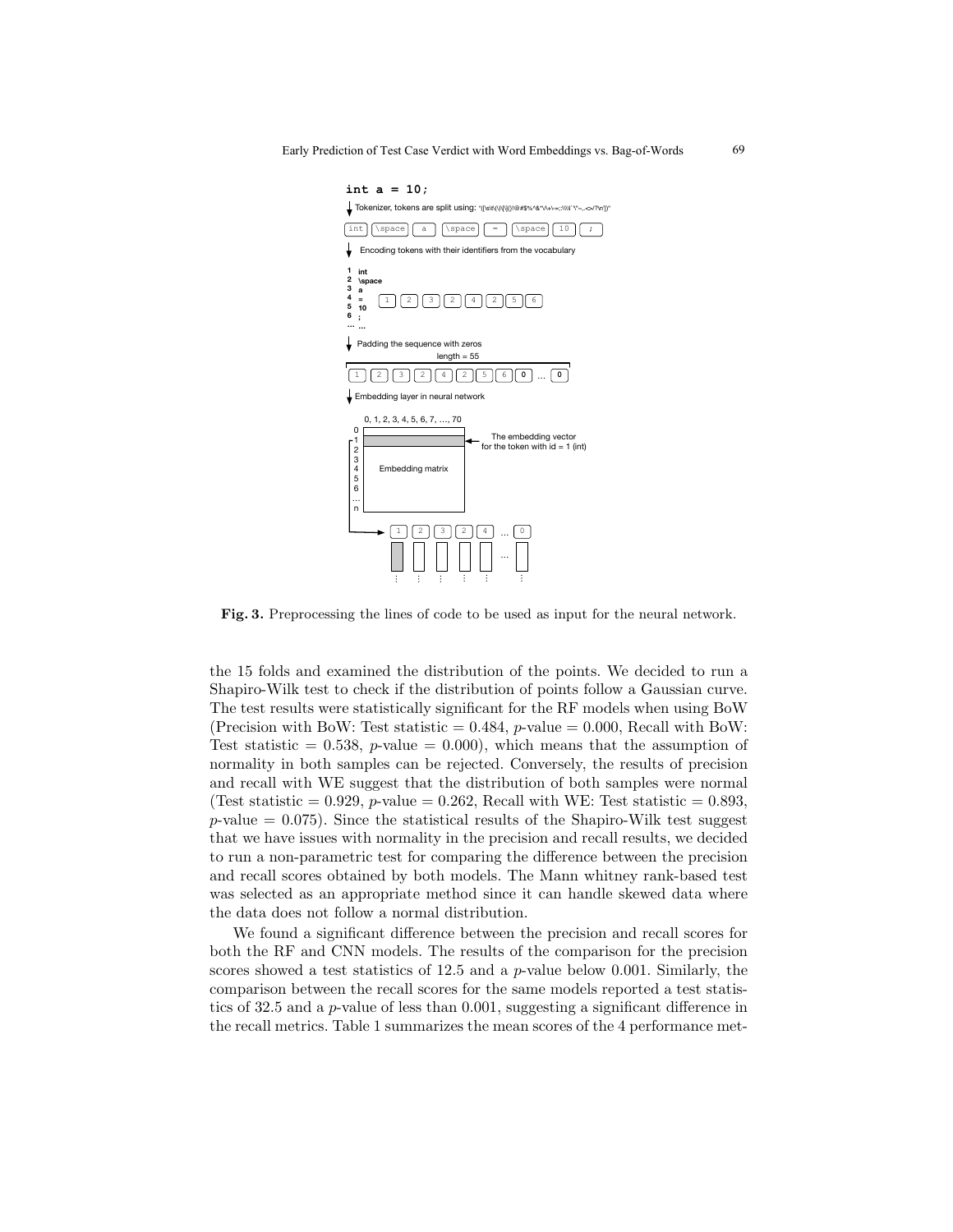

Fig. 4. The Architecture of Convolutional Neural Network.

rics (precision with BoW, precision with WE, recall with BoW, and recall with WE). The results show a higher mean precision and recall for the RF model than those obtained by the CNN model. This brings us to believe that using BoW for features extraction in the MeBoTS is more effective than WE in this context.

| <b>Table 1.</b> Mean Values for the Precision and Recall |
|----------------------------------------------------------|
|----------------------------------------------------------|

|      | precision with BoW precision with WE recall with BoW recall with WE |      |      |      |
|------|---------------------------------------------------------------------|------|------|------|
| mean | 0.9                                                                 | 0.64 | 0.93 | 0.78 |

| Fold                            | FE  | $P$ recision Recall |       | Fold   | FE         | Precision Recall |       | Fold       | FE  | Precision Recall |       |
|---------------------------------|-----|---------------------|-------|--------|------------|------------------|-------|------------|-----|------------------|-------|
| $\mathbf{k} = 1$ BoW            |     | 0.6                 | 0.61  | $k=6$  | <b>BoW</b> | 0.9              | 0.92  | $k=11 BoW$ |     | 0.944            | 0.994 |
|                                 | WЕ  | 0.6                 | 0.706 |        | WЕ         | 0.63             | 0.75  |            | WЕ  | 0.69             | 0.95  |
| $ {\bf k}=2 {\rm BoW} $         |     | 0.91                | 0.96  | $k=7$  | <b>BoW</b> | 0.949            | 0.952 | $k=12$ BoW |     | 0.928            | 0.959 |
|                                 | WE. | 0.68                | 0.885 |        | WЕ         | 0.63             | 0.71  |            | WЕ  | 0.65             | 0.81  |
| $ {\bf k}{=}3 \textrm{BoW} $    |     | 0.908               | 0.919 | $k=8$  | <b>BoW</b> | 0.937            | 0.959 | $k=13$ BoW |     | 0.9              | 0.94  |
|                                 | WЕ  | 0.64                | 0.756 |        | WЕ         | 0.67             | 0.82  |            | WЕ  | 0.6              | 0.74  |
| $ {\bf k}$ =4 $ {\rm BoW} $     |     | 0.902               | 0.927 | $k=9$  | <b>BoW</b> | 0.907            | 0.939 | $k=14$ BoW |     | 0.909            | 0.976 |
|                                 | WE. | 0.61                | 0.73  |        | WE.        | 0.64             | 0.76  |            | WЕ  | 0.59             | 0.68  |
| $ {\bf k}{=}{\bf 5} {\rm BoW} $ |     | 0.9                 | 0.94  | $k=10$ | <b>BoW</b> | 0.956            | 0.991 | $k=15$     | BoW | 0.9              | 0.92  |
|                                 | WЕ  | 0.64                | 0.81  |        | WЕ         | 0.68             | 0.96  |            | WЕ  | 0.6              | 0.68  |

Table 2. The Precision and Recall Scores for RF and CNN Models

# 6 Validity analysis

In this paper we have only used a single industrial data-set that belongs to software, while other industrial software written in different languages and domains might reveal considerably different results. This was a design choice as we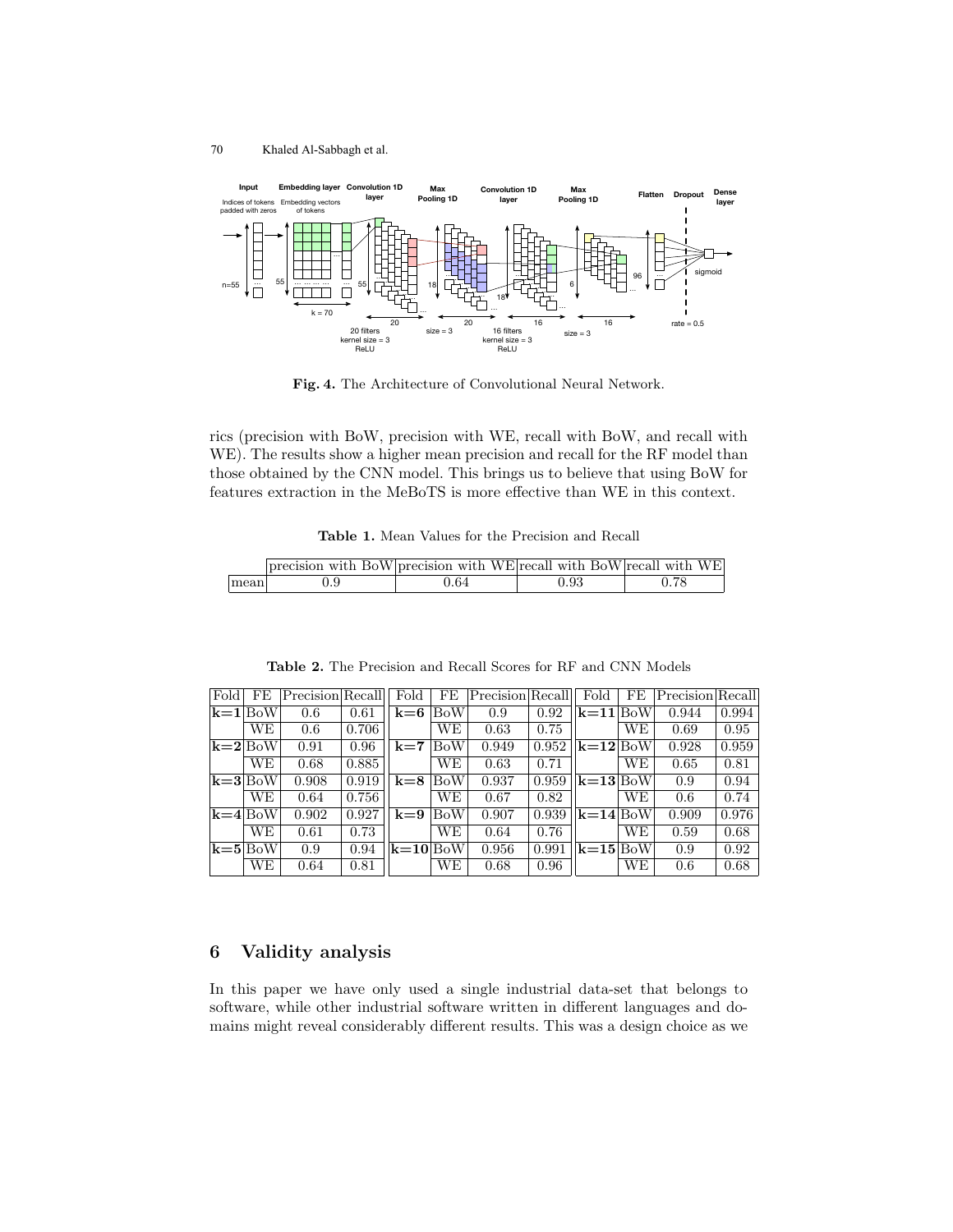wanted to understand the dynamics of test execution and be able to use statistical methods alongside the machine learning algorithms. However, we are aware that the generalization of the results for different types of systems require further investigations using tests and churns from different systems. Another limitation comes from the randomness in selecting code churns and test cases without being ascertained about the nature of their failures. For example, there is a chance of encountering one or more tests that had failed due to non-functional related issues, for instance, a machinery failure at execution time. Likewise, the possibility of having tests that failed due to defects in the test script code and not the base source code exists. To minimize this threat, we collected data for multiple tests, thus minimizing the probability of identifying tests which are not representative.

# 7 Recommendations

This section provides our recommendations to practitioners who would like to use the MeBoTS method:

- We recommend practitioners to try a variation of classification models with different hyper-parameter tuning to assess models' effectiveness when using the MeBoTS method.
- Using a BoW based classifier in the MeBoTS method surpasses that used with WE, and therefore, we recommend the use of the simple BoW modelling technique for extracting features from code churns for training a classifier.

# 8 Conclusion and Future Work

In this study, we experimented with a set of industrial code churns and test execution results the effectiveness of using WE as an alternative feature extraction approach to BoW in the MeBoTS method. By conducting a total of 30 trials of training and validating two prediction models on the BoW and WE vector representations, we empirically compared the difference between the models' precision and recall scores. The results confirm with statistical significance  $(p$ -value less than 0.001) that modelling code churns with BoW results in higher prediction performance as compared with a WE-based model. In terms of future work, more empirical studies with larger industrial data are needed to validate the effectiveness of both techniques in the context of MeBoTS. Moreover, training a series of word embeddings using a different variation of parameters such as the vector and window sizes is needed to draw more conclusive results about the effectiveness of WE in this context.

### References

1. Agrawal, H., Horgan, J.R., Krauser, E.W., London, S.A.: Incremental regression testing. In: 1993 Conference on Software Maintenance. pp. 348–357. IEEE (1993)